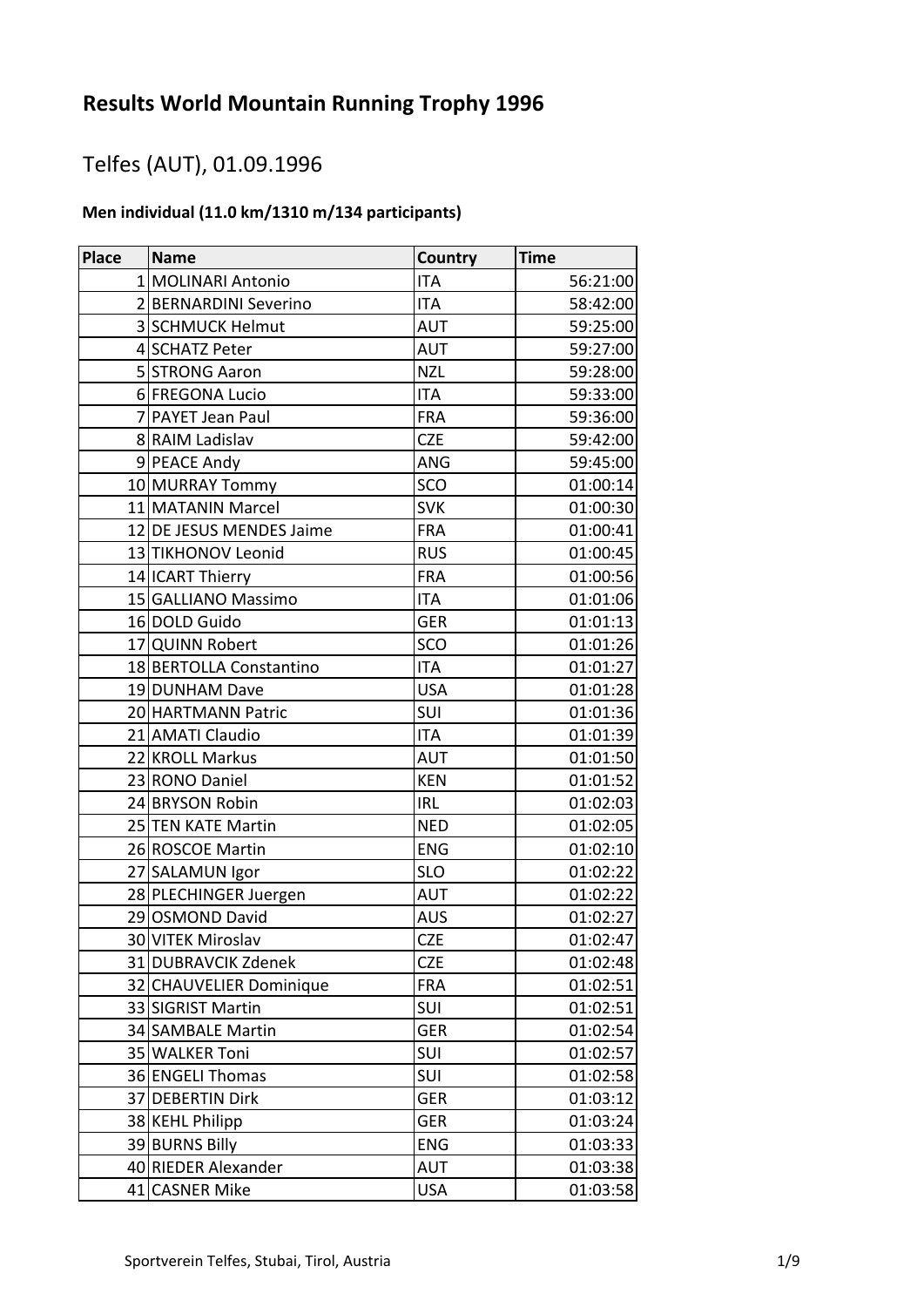| 42 PESKETT Andrew      | <b>NZL</b> | 01:04:03 |
|------------------------|------------|----------|
| 43 STROBL Helmut       | <b>GER</b> | 01:04:06 |
| 44 LISY Karel          | <b>CZE</b> | 01:04:09 |
| 45 VERRINGTON Dan      | <b>USA</b> | 01:04:14 |
| 46 KOREVAAR Jan        | <b>NED</b> | 01:04:21 |
| 47 MORSE Eric          | <b>USA</b> | 01:04:21 |
| 48 UCIECHOWSKI Piotr   | POL        | 01:04:23 |
| 49 HOLMES Ian          | <b>ENG</b> | 01:04:34 |
| 50 RACZ Stefan         | <b>SVK</b> | 01:04:39 |
| 51 ATKINS Wayne        | <b>NZL</b> | 01:04:54 |
| 52 YATOR Charles       | <b>KEN</b> | 01:05:03 |
| 53 MC GONIGLE Dermot   | SCO        | 01:05:06 |
| 54 WHEELER Paul        | WAL        | 01:05:12 |
| 55 JEZIK Stanislav     | <b>SVK</b> | 01:05:14 |
| 56 KINCH Mark          | <b>ENG</b> | 01:05:29 |
| 57 BREUIL Thierry      | <b>FRA</b> | 01:05:35 |
| 58 ZOUBEK Zdenek       | <b>CZE</b> | 01:05:45 |
| 59 DONNELLY Colin      | SCO        | 01:05:48 |
| 60 VAN DE PLOEG Marijn | <b>NED</b> | 01:05:49 |
| 61 MANZ Robert         | <b>GER</b> | 01:05:56 |
| 62 WEIR David          | SCO        | 01:05:59 |
| 63 CEH Joze            | <b>SLO</b> | 01:06:03 |
| 64 RESCH Hubert        | <b>AUT</b> | 01:06:06 |
| 65 NOVAK Bostjan       | <b>SLO</b> | 01:06:29 |
| 66 BROAD Kevin         | <b>NZL</b> | 01:06:32 |
| 67 MACHEM Owen         | <b>RSA</b> | 01:06:40 |
| 68 MERNIK Igor         | <b>SLO</b> | 01:06:48 |
| 69 HUDAC Ivan          | <b>SVK</b> | 01:07:02 |
| 70 MYRDA Jan           | POL        | 01:07:08 |
| 71 FAVEAUX Thierry     | <b>FRA</b> | 01:07:16 |
| 72 HECK Peter          | <b>USA</b> | 01:07:25 |
| 73 MOOREHOUSE Mathew   | <b>ENG</b> | 01:07:27 |
| 74 DYMOKE Peter        | SCO        | 01:07:27 |
| 75 URH Ivan            | <b>SLO</b> | 01:07:29 |
| 76 COSGRAVE Francis    | IRL        | 01:07:30 |
| 77 HEALEY Liam         | <b>NZL</b> | 01:07:49 |
| 78 VAN NUNEN Bert      | <b>NED</b> | 01:07:57 |
| 79 CHEBOI Joseph       | <b>KEN</b> | 01:07:58 |
| 80 ERVINE Brian        | <b>NIR</b> | 01:08:18 |
| 81 DRYJA Marek         | POL        | 01:08:26 |
| 82 MATI Joseph         | <b>KEN</b> | 01:08:35 |
| 83 SALAGAN Guianus     | <b>MAS</b> | 01:08:41 |
| 84 RUSH David          | <b>NZL</b> | 01:08:45 |
| 85 MC DONALD Martin    | IRL        | 01:08:59 |
| 86 TOTH Josef          | <b>HUN</b> | 01:09:03 |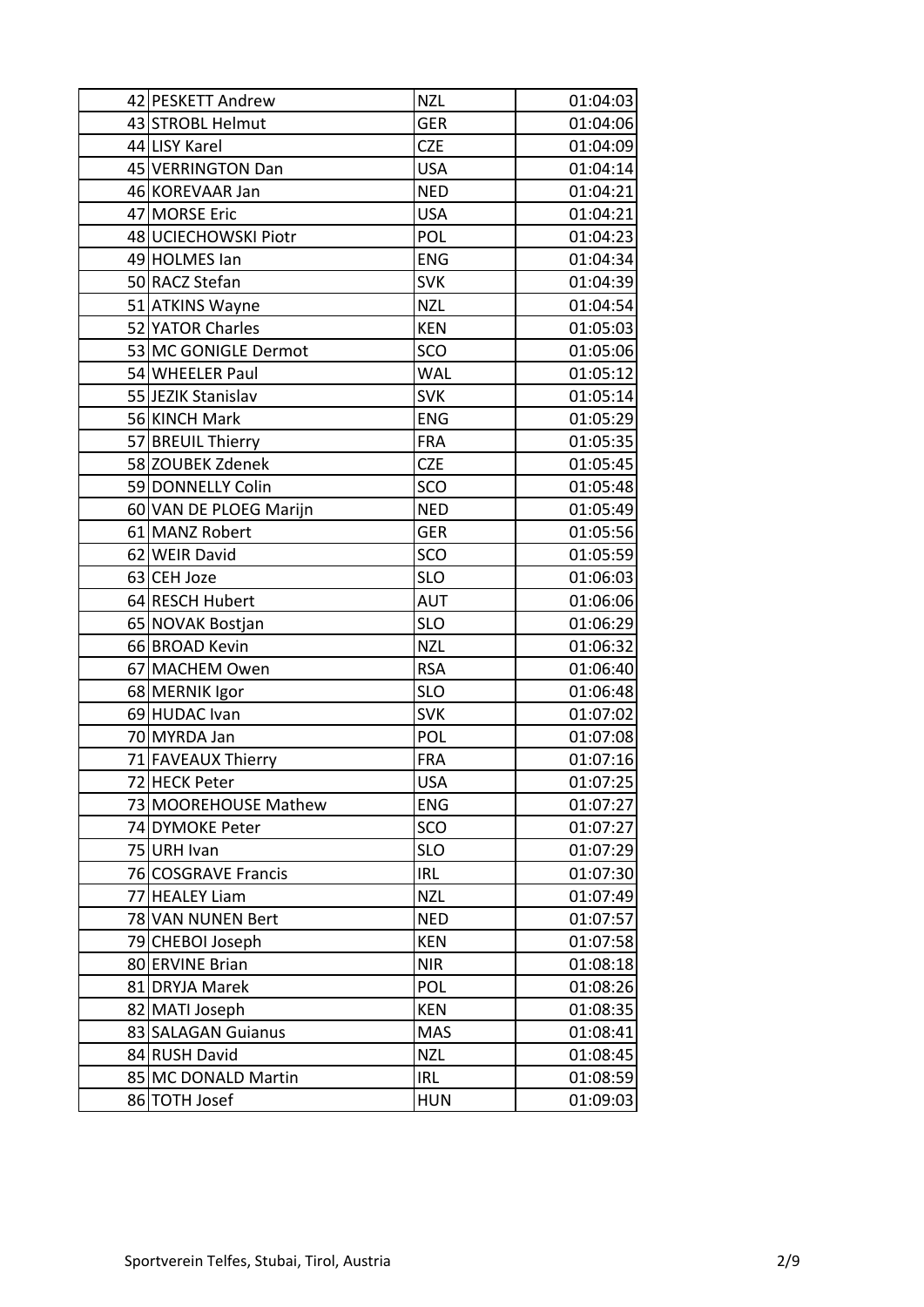| 87 FORSTER Simon         | <b>WAL</b> | 01:09:21 |
|--------------------------|------------|----------|
| 88 DEBLANDER Guy         | <b>BEL</b> | 01:09:22 |
| 89 HEFFERNAN Greg        | <b>IRL</b> | 01:09:24 |
| 90 ELEXEEV Aleksander    | <b>RUS</b> | 01:09:30 |
| 91 SIRIEIX Philippe      | <b>FRA</b> | 01:09:33 |
| 92 SIMBAT Yusuf          | <b>MAS</b> | 01:09:38 |
| 93 ELEFSON Lyndon        | <b>USA</b> | 01:09:43 |
| 94 LAWLOR Bob            | <b>IRL</b> | 01:10:04 |
| 95 CARTY Neil            | <b>NIR</b> | 01:10:26 |
| 96 PAWLOWSKI Mariusz     | POL        | 01:10:38 |
| 97 LACZFI Endre          | <b>HUN</b> | 01:10:43 |
| 98 GAPEENKO Sorislav     | <b>BLR</b> | 01:10:53 |
| 99 MACINA Gian Luigi     | <b>SMR</b> | 01:11:01 |
| 100 GUINEY Willie        | <b>IRL</b> | 01:11:05 |
| 101 ALKSNIS Martins      | LAT        | 01:11:10 |
| 102 TERAZ Franci         | <b>SLO</b> | 01:11:22 |
| 103 JENNINGS Mark        | <b>WAL</b> | 01:11:27 |
| 104 BOROSEVICH Vasili    | <b>BLR</b> | 01:11:32 |
| 105 MC QUEEN James       | <b>WAL</b> | 01:11:44 |
| 106 MAWHIRT Paul         | <b>NIR</b> | 01:11:55 |
| 107 LUST Veron           | <b>NED</b> | 01:12:03 |
| 108 ZALKALNS Ziedonis    | LAT        | 01:12:04 |
| 109 RODGERS Richard      | <b>NIR</b> | 01:12:24 |
| 110 WOLSING Han          | <b>NED</b> | 01:13:15 |
| 111 KYNCL Stanislav      | <b>CZE</b> | 01:13:24 |
| 112 ZUBOV Vladimir       | <b>RUS</b> | 01:13:49 |
| 113 GURKANS Arturs       | LAT        | 01:14:07 |
| 114 IMRE Janos           | <b>HUN</b> | 01:14:19 |
| 115 AUSTRUPS Andis       | LAT        | 01:14:24 |
| 116 ZAFFERANI Matteo     | <b>SMR</b> | 01:14:27 |
| 117 VAN NOTEN Omer       | <b>BEL</b> | 01:14:32 |
| 118 PRYDDERCH Kevin      | <b>WAL</b> | 01:14:35 |
| 119 PATTERSON Jim        | <b>NIR</b> | 01:14:37 |
| 120 KAROLY David         | <b>HUN</b> | 01:15:23 |
| 121 KOJINE Petr          | <b>RUS</b> | 01:15:30 |
| 122 JONES Gary           | <b>WAL</b> | 01:16:29 |
| 123 GASPERONI Michael    | <b>SMR</b> | 01:16:37 |
| 124 SAGI Zsolt           | <b>HUN</b> | 01:18:02 |
| 125 KISS Norbert         | <b>HUN</b> | 01:18:53 |
| 126 KHOUSSEINOV Ravil    | <b>RUS</b> | 01:19:40 |
| 127 BRANIGAN Damien      | <b>NIR</b> | 01:20:43 |
| 128 SAMANDING Sintiah    | <b>MAS</b> | 01:22:03 |
| 129 SARTI Mauro          | <b>SMR</b> | 01:24:02 |
| 130 FEDORTSCHENKO Wasili | <b>BLR</b> | 01:26:02 |
| 131 SIMONKOV Stanislav   | <b>BLR</b> | 01:30:48 |
| 132 RUDAKOV Adriyan      | <b>UKR</b> | 01:30:48 |
| 133 VAGNINI Matthew      | <b>SMR</b> | 01:31:53 |
| 134 KRUGLIKOV Waleri     | <b>BLR</b> | 01:35:19 |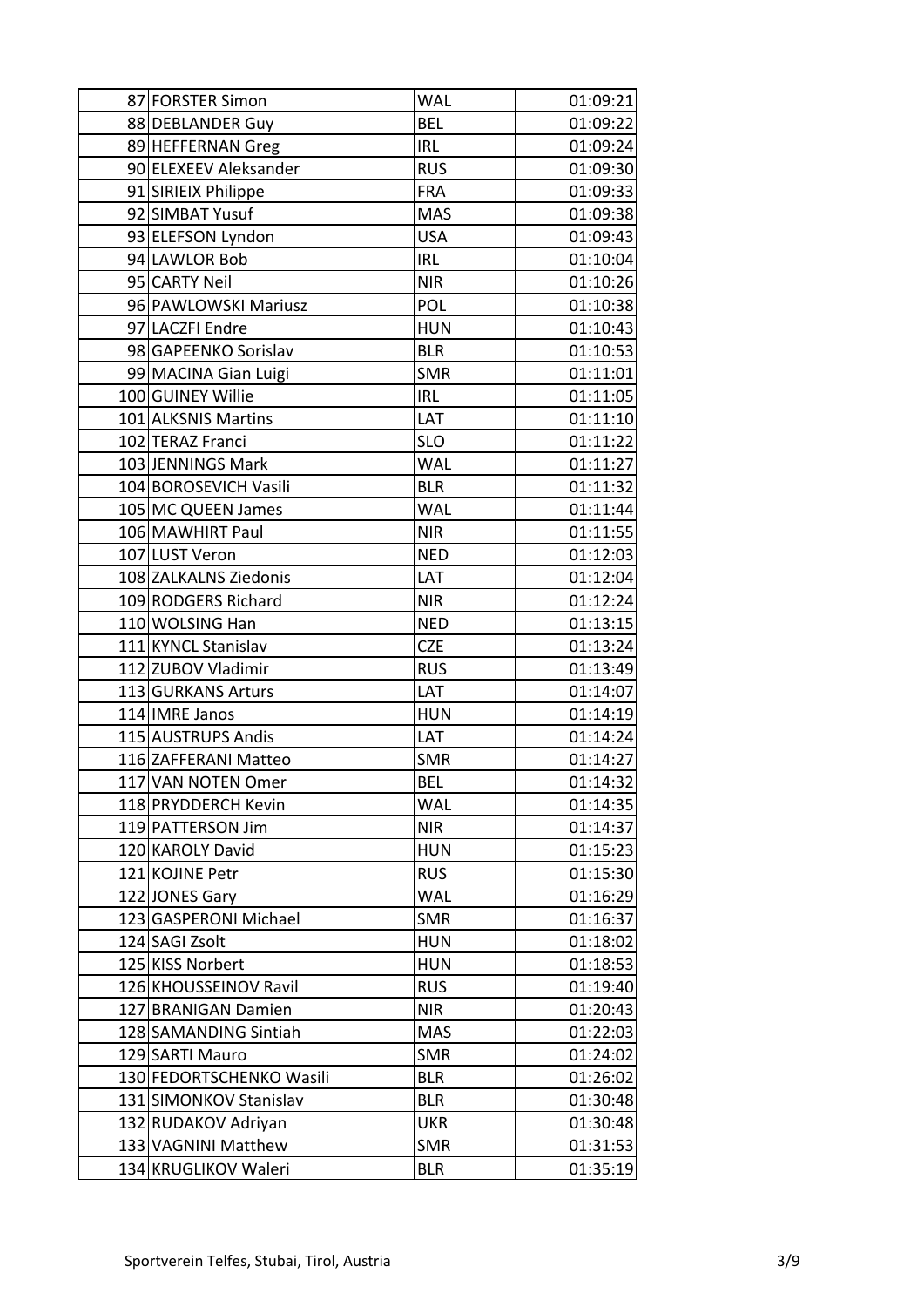| <b>Place</b> | <b>Name</b>                | Country    | <b>Time</b> |
|--------------|----------------------------|------------|-------------|
|              | 1 PFLUGER Gudrun           | <b>AUT</b> | 40:56:00    |
|              | 2 GUILLOT Isabelle         | <b>FRA</b> | 41:09:00    |
|              | 3 LALLEMAND Catherine      | <b>BEL</b> | 41:18:00    |
|              | 4 ZATORSKA Izabela         | POL        | 41:39:00    |
|              | 5 GAVIGLIO Flavia          | <b>ITA</b> | 41:52:00    |
|              | 6 HEASMAN Haether          | <b>ENG</b> | 42:21:00    |
|              | 7 ROTA GELPI Rosita        | <b>ITA</b> | 42:38:00    |
|              | 8 JAVERZAC P. Martine      | <b>FRA</b> | 42:53:00    |
|              | 9 MURA H. Evelyne          | <b>FRA</b> | 43:22:00    |
|              | 10 HULLEY Angie            | <b>ENG</b> | 43:27:00    |
|              | 11 ROBERTI Maria Grazia    | <b>ITA</b> | 44:06:00    |
|              | 12 VAN DE LINDE Mariane    | <b>NED</b> | 44:07:00    |
|              | 13 BUCKLEY Ann             | <b>ENG</b> | 44:31:00    |
|              | 14 RAVIZZA Matilde         | <b>ITA</b> | 44:55:00    |
|              | 15 BAUMGARTNER Johanna     | <b>GER</b> | 44:57:00    |
|              | 16 FAIRFAX Louise          | <b>AUS</b> | 45:04:00    |
|              | 17 BERG Lee                | <b>NZL</b> | 45:10:00    |
|              | 18 PUPAZA Irina            | <b>RUS</b> | 45:38:00    |
|              | 19 ANGHARD Menna           | <b>WAL</b> | 45:47:00    |
|              | 20 HEBELKOVA Dita          | <b>CZE</b> | 45:49:00    |
|              | 21 BURTON Megan            | <b>NZL</b> | 45:52:00    |
|              | 22 AMBROSY Sonja           | <b>GER</b> | 45:54:00    |
|              | 23 DUNSTAN Jo              | <b>ENG</b> | 46:09:00    |
|              | 24 HIZAR Ines              | <b>SLO</b> | 46:16:00    |
|              | 25 CRUMPTON Shireen        | <b>NZL</b> | 46:20:00    |
|              | 26 SCHOENER Ellen          | <b>GER</b> | 46:23:00    |
|              | 27 MANEL Stephanie         | <b>FRA</b> | 46:34:00    |
|              | 28JORGENSEN Fiona          | <b>AUS</b> | 46:35:00    |
|              | 29 SOSZYN Belinda          | <b>AUS</b> | 46:35:00    |
|              | 30 SINGER Elisabeth        | <b>AUT</b> | 46:41:00    |
|              | 31 PEREPELKINA Tatiana     | <b>RUS</b> | 46:48:00    |
|              | 32 HIZAR Tina              | <b>SLO</b> | 46:51:00    |
|              | 33 BRUCE Jill              | <b>IRL</b> | 46:55:00    |
|              | 34 MUDGE Angela            | SCO        | 47:29:00    |
|              | 35 SLOAN Patricia          | <b>NIR</b> | 47:39:00    |
|              | 36 NIXON Ann               | <b>WAL</b> | 47:42:00    |
|              | 37 ARMITAGE Sonia          | SCO        | 47:51:00    |
|              | 38 HAJNA Dana              | <b>CZE</b> | 47:57:00    |
|              | 39 VAN BUGGENHOUT Viviane  | <b>BEL</b> | 48:01:00    |
|              | 40 RUST Elisabeth          | <b>AUT</b> | 48:04:00    |
|              | 41 BRAND-BARKER Angela     | <b>WAL</b> | 48:16:00    |
|              | 42 COLLINS Anna            | <b>IRL</b> | 48:24:00    |
|              | 43 HEINZLE Elisabeth       | AUT        | 48:29:00    |
|              | 44 BALLENGEE Danielle      | <b>USA</b> | 48:34:00    |
|              | 45 LOPAOUCHTCHENKOVA Irina | <b>RUS</b> | 49:12:00    |

### **Women individual (7.25 km/785 m/75 participants)**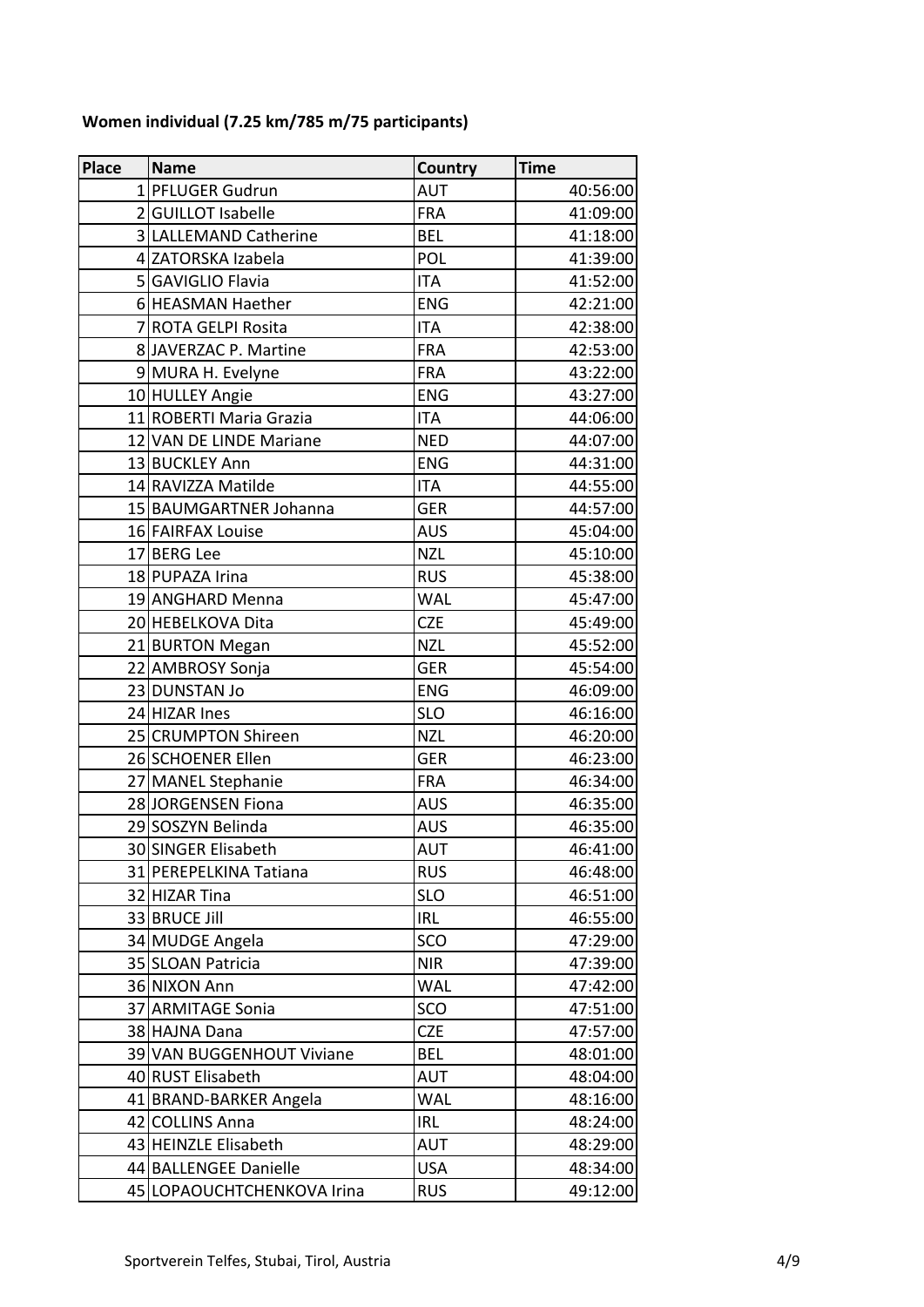| 46 BACOVA Anna          | <b>CZE</b> | 49:30:00 |
|-------------------------|------------|----------|
| 47 GRAYBILL Kay         | <b>USA</b> | 49:42:00 |
| 48 ROTHER Penny         | SCO        | 49:45:00 |
| 49 HANAKOVA Mirka       | <b>CZE</b> | 49:47:00 |
| 50 WASTENRA Jill        | <b>NZL</b> | 49:59:00 |
| 51 GRM Olga             | <b>SLO</b> | 50:29:00 |
| 52 DE NOOIJER Elisabeth | <b>NED</b> | 50:37:00 |
| 53 TROBEC Marija        | <b>SLO</b> | 50:46:00 |
| 54 HUGHES Anne-Marie    | SCO        | 51:00:00 |
| 55 KEPA Eva             | POL        | 51:11:00 |
| 56 CREAGH Una           | <b>IRL</b> | 51:18:00 |
| 57 O'ROURKE Catherine   | <b>IRL</b> | 51:31:00 |
| 58 VLASVELD Marianne    | <b>NED</b> | 51:37:00 |
| 59 BEDWELL Alice        | <b>WAL</b> | 51:44:00 |
| 60 BROZOWSKA Sabina     | POL        | 51:51:00 |
| 61 JOHNSON Melissa      | <b>USA</b> | 53:02:00 |
| 62 VALENT Linda         | <b>NED</b> | 53:12:00 |
| 63 RITTER Orsolya       | <b>HUN</b> | 53:14:00 |
| 64 MESZAROS Marta       | <b>HUN</b> | 53:52:00 |
| 65 ROMERO Alizia        | <b>ESP</b> | 54:25:00 |
| 66 KOVACS Fatima        | <b>HUN</b> | 55:28:00 |
| 67 HENDRICKX Vicky      | <b>BEL</b> | 55:31:00 |
| 68 BAKONYI Zsuzsanna    | <b>HUN</b> | 59:41:00 |
| 69 O'CONNELL Virginia   | <b>NIR</b> | 01:00:01 |
| 70 LEVTSCENKO Larisa    | <b>BLR</b> | 01:01:10 |
| 71 JUMA Lotfia          | <b>ISR</b> | 01:01:19 |
| 72 HAVERN Mary          | <b>NIR</b> | 01:01:36 |
| 73 MISGAV Yafit         | <b>ISR</b> | 01:03:07 |
| 74 MOSA Samar           | <b>ISR</b> | 01:05:06 |
| 75 KOVALENKO Natascha   | <b>BLR</b> | 01:08:01 |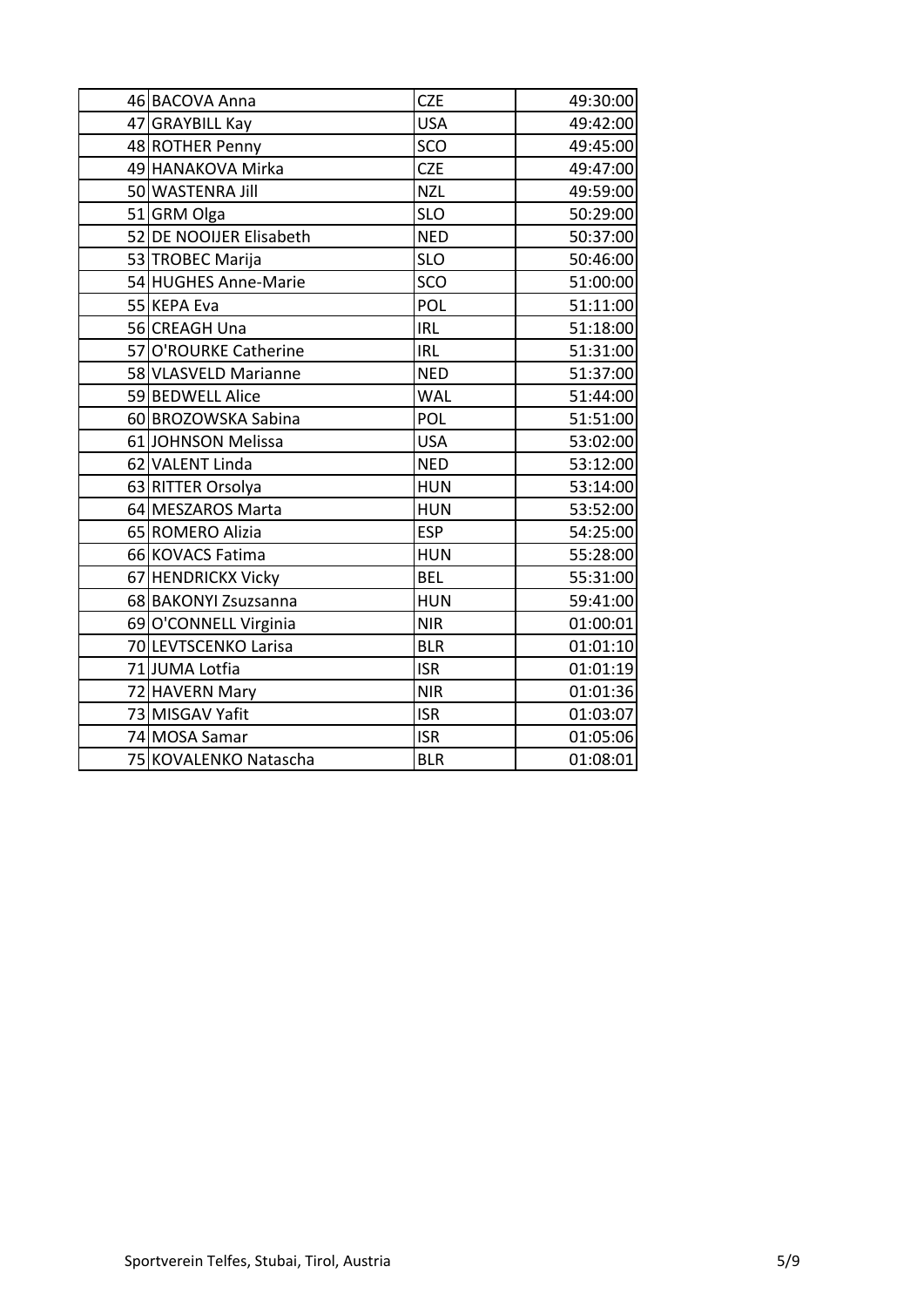| <b>Place</b> | <b>Name</b>               | Country    | <b>Time</b> |
|--------------|---------------------------|------------|-------------|
|              | 1 DE GASPERI Marco        | <b>ITA</b> | 37:31:00    |
|              | 2 MOSCA Alberto           | <b>ITA</b> | 38:27:00    |
|              | 3 VAN DE MEERSCHE Jerome  | <b>BEL</b> | 38:47:00    |
|              | 4 EBERLE Lukas            | <b>SUI</b> | 38:52:00    |
|              | 5 BIALEK Martin           | <b>SVK</b> | 38:54:00    |
|              | 6 LOSMAN Petr             | <b>CZE</b> | 38:59:00    |
|              | 7 DAVIES Tim              | <b>WAL</b> | 39:17:00    |
|              | 8 MANZI Emanuele          | <b>ITA</b> | 39:27:00    |
|              | 9DESCH Manuel             | <b>AUT</b> | 39:40:00    |
|              | 10 LYNCH Keiran           | <b>IRL</b> | 39:42:00    |
|              | 11 HICKEY Pearse          | <b>IRL</b> | 39:51:00    |
|              | 12 DAVIES Andrew          | <b>WAL</b> | 39:56:00    |
|              | 13 GERMANETTO Paolo       | <b>ITA</b> | 40:02:00    |
|              | 14 TOURNIER Eric          | <b>FRA</b> | 40:26:00    |
|              | 15 HASLER Dominic         | <b>SUI</b> | 40:29:00    |
|              | 16 VAUGHAN Alun           | <b>WAL</b> | 40:31:00    |
|              | 17 METEJ Peter            | <b>SVK</b> | 40:36:00    |
|              | 18 TIMMERMANS Thomas      | <b>BEL</b> | 40:40:00    |
|              | 19 HEFTI Christof         | SUI        | 40:57:00    |
|              | 20 VESSELOV Alexei        | <b>RUS</b> | 41:00:00    |
|              | 21 DESIRE Willy           | <b>FRA</b> | 41:05:00    |
|              | 22 CROSLAND Adam          | <b>ENG</b> | 41:05:00    |
|              | 23 JIRAS Pavel            | <b>CZE</b> | 41:06:00    |
|              | 24 CZABO Martin           | <b>CZE</b> | 41:45:00    |
|              | 25 HEINZLE Florian        | <b>AUT</b> | 42:14:00    |
|              | 26 LANZ Patrick           | SUI        | 42:25:00    |
|              | 27 COP Klemen             | <b>SLO</b> | 42:35:00    |
|              | 28 COLLINS Matthew        | <b>WAL</b> | 42:39:00    |
|              | 29 THOMPSON Robert        | <b>ENG</b> | 42:40:00    |
|              | 30 FONTAINE Fabrice       | <b>FRA</b> | 42:41:00    |
|              | 31 TURNER Anthony         | <b>ENG</b> | 42:43:00    |
|              | 32 BROOKS Billy           | SCO        | 42:45:00    |
|              | 33 NIKOLESKO Leonid       | <b>RUS</b> | 42:49:00    |
|              | 34 LANGEGRER Hans-Juergen | <b>AUT</b> | 42:50:00    |
|              | 35 LHOTKA Radek           | <b>CZE</b> | 42:54:00    |
|              | 36 ZIEGLER Thomas         | <b>FRA</b> | 42:57:00    |
|              | 37 WTORKOWSKI Adam        | POL        | 43:01:00    |
|              | 38 STROOBANTS tim         | <b>BEL</b> | 43:06:00    |
|              | 39 VAN INNIS Jean         | <b>BEL</b> | 43:16:00    |
|              | 40 BOROWIEC Sebastian     | POL        | 43:20:00    |
|              | 41 DOYLE Mark             | <b>IRL</b> | 43:23:00    |
|              | 42 GALVIN Damien          | <b>NIR</b> | 43:34:00    |
|              | 43 NOSOV Alexandre        | <b>RUS</b> | 43:35:00    |
|              | 44 ANTHONY Alasdair       | SCO        | 43:36:00    |
|              | 45 GIBSON Lee             | <b>ENG</b> | 43:44:00    |

## **Junior Men individual (7.25 km/785 m/63 participants)**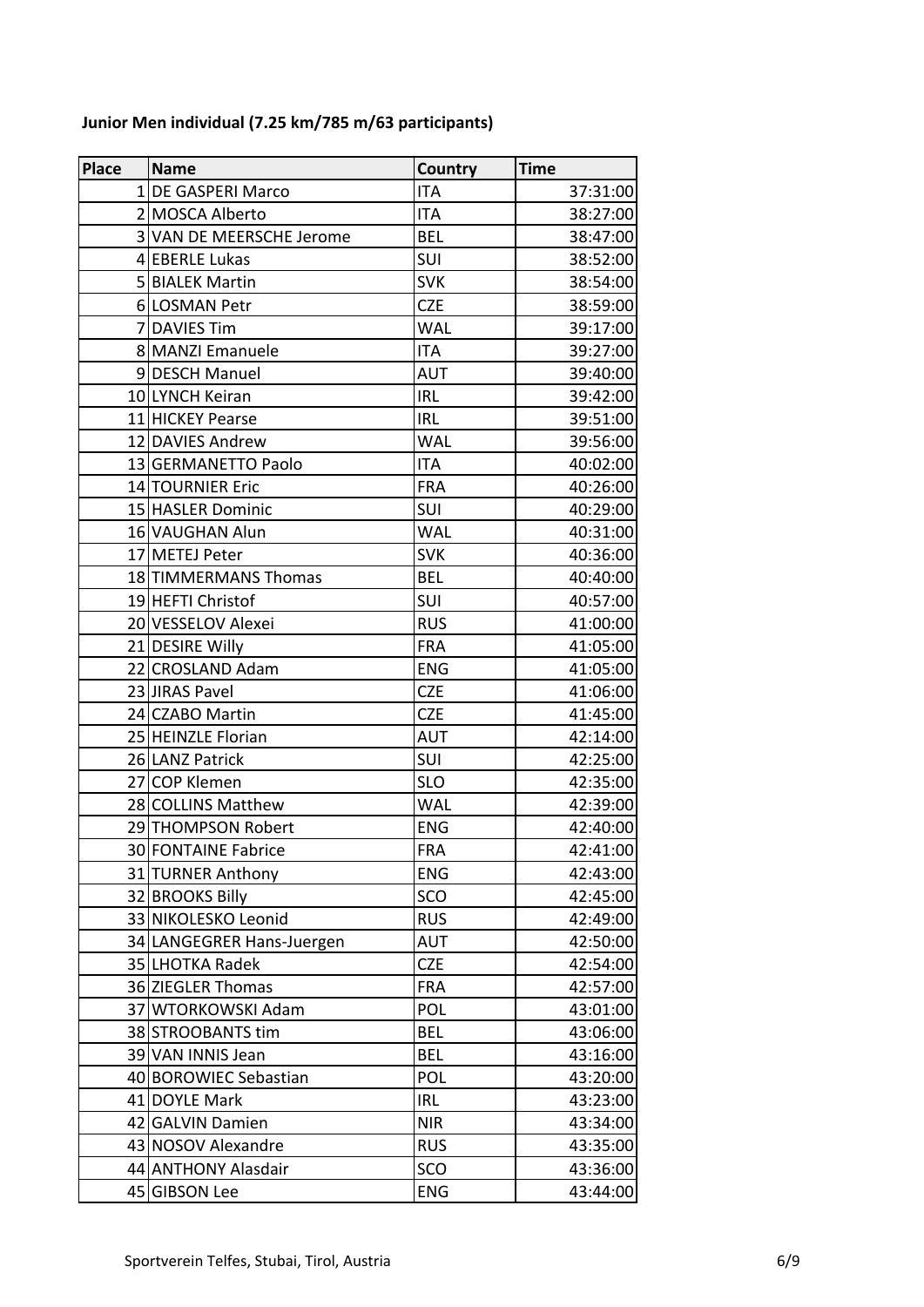| 46 REBOLJ Jernej       | <b>SLO</b> | 43:46:00 |
|------------------------|------------|----------|
| 47 MC ARTHUR Stephen   | SCO        | 43:46:00 |
| 48 JAUNIK Gregor       | <b>SLO</b> | 43:56:00 |
| 49 MUSCIONI Claudio    | <b>SMR</b> | 43:56:00 |
| 50 PETERSEIL Gerald    | <b>AUT</b> | 44:01:00 |
| 51 SALIENKO Serguei    | <b>RUS</b> | 44:01:00 |
| 52 MOROZ Vincent       | <b>SVK</b> | 44:13:00 |
| 53 REITMAYER Christian | <b>GER</b> | 44:22:00 |
| 54 GREIG David         | SCO        | 45:00:00 |
| 55 GRAHAM Ricky        | <b>NIR</b> | 45:17:00 |
| 56 REINKE Ingbert      | <b>GER</b> | 46:08:00 |
| 57 LAWLOR Alan         | <b>IRL</b> | 46:10:00 |
| 58 PICKL Daniel        | <b>GER</b> | 46:49:00 |
| 59 RIHTARIC David      | <b>SLO</b> | 47:01:00 |
| 60 FICHTEL Joerg       | <b>GER</b> | 48:01:00 |
| 61 NEILL Alan          | <b>NIR</b> | 48:32:00 |
| 62 SOKAL Artur         | POL        | 49:32:00 |
| 63 GUIDI Davide        | <b>SMR</b> | 50:10:00 |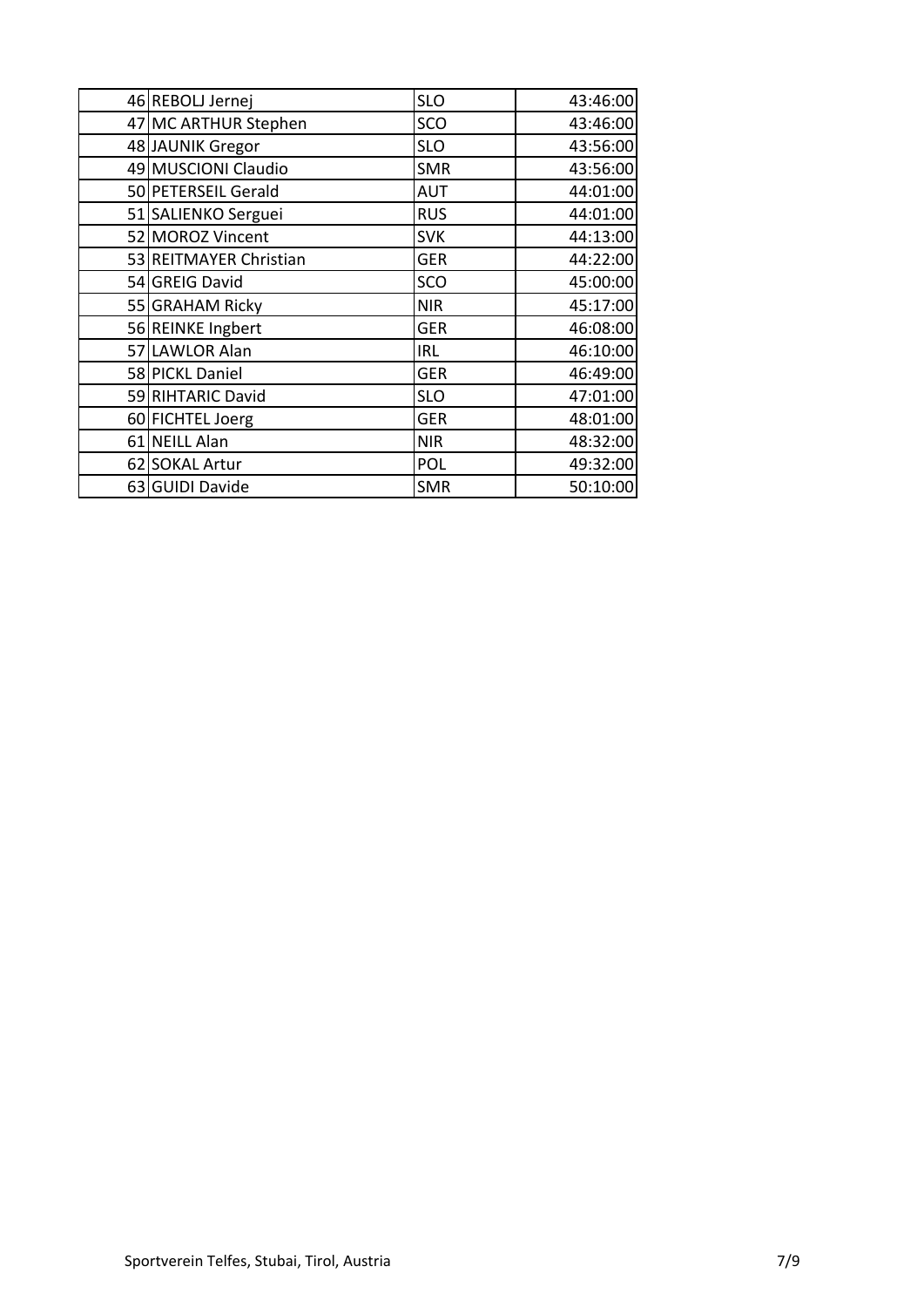| Men teams (11.0 km/1310 m/23 teams) |  |  |  |  |
|-------------------------------------|--|--|--|--|
|-------------------------------------|--|--|--|--|

| <b>Place</b>    | <b>Country</b> | <b>Points</b> |
|-----------------|----------------|---------------|
| 1               | <b>ITA</b>     | 24            |
|                 | $2$ $AUT$      | 57            |
| $\overline{3}$  | <b>FRA</b>     | 65            |
| $\vert 4 \vert$ | <b>CZE</b>     | 113           |
| 5 <sup>1</sup>  | <b>ENG</b>     | 123           |
|                 | $6$ SUI        | 124           |
|                 | 7 GER          | 125           |
|                 | 8 SCO          | 139           |
|                 | 9USA           | 152           |
|                 | $10$ NZL       | 164           |
|                 | $11$ SVK       | 185           |
|                 | 12 NED         | 209           |
|                 | $13$ SLO       | 223           |
|                 | 14 KEN         | 236           |
|                 | $15$  IRL      | 274           |
|                 | $16$ POL       | 295           |
|                 | 17RUS          | 336           |
|                 | 18 WAL         | 349           |
|                 | $19$ NIR       | 390           |
|                 | 20 HUN         | 417           |
|                 | $21$ LAT       | 437           |
|                 | $22$ BLR       | 463           |
|                 | 23 SMR         | 467           |

#### **Women teams (7.25 km/785 m/20 teams)**

| <b>Place</b>   | <b>Country</b> | <b>Points</b> |
|----------------|----------------|---------------|
| $1\vert$       | <b>FRA</b>     | 19            |
| $\overline{2}$ | <b>ITA</b>     | 23            |
|                | 3ENG           | 29            |
|                | $4$ NZL        | 63            |
|                | 5GER           | 63            |
|                | 6 AUT          | 71            |
|                | 7 AUS          | 73            |
|                | 8RUS           | 94            |
|                | 9 WAL          | 96            |
|                | $10$ CZE       | 104           |
|                | $11$ SLO       | 107           |
|                | 12 BEL         | 109           |
|                | 13 SCO         | 119           |
|                | 14 POL         | 119           |
|                | 15 NED         | 122           |
|                | 16 IRL         | 131           |
|                | $17$ USA       | 152           |
|                | 18 NR          | 176           |